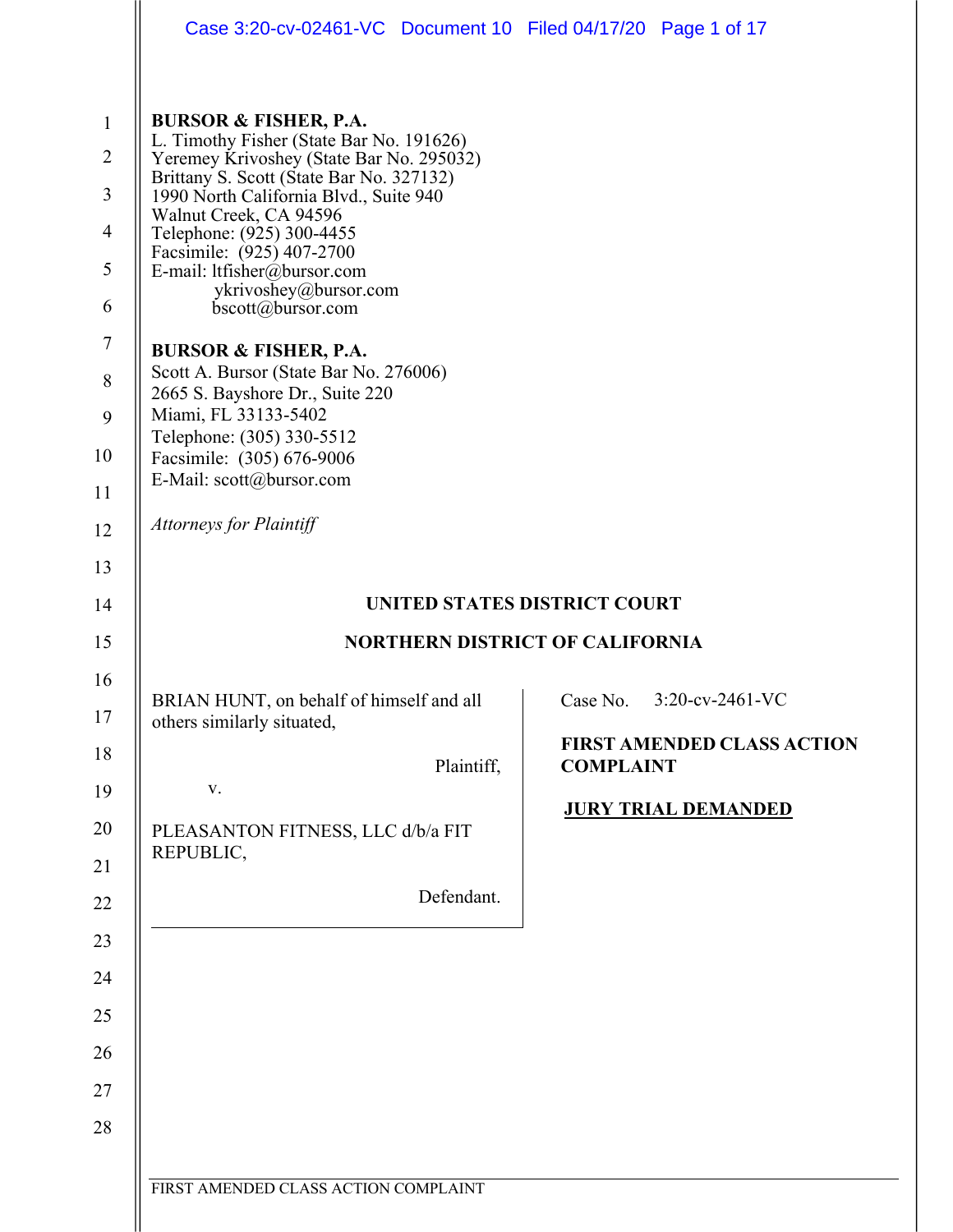1

2

3

4

5

6

11

20

21

23

25

26

Plaintiff Brian Hunt ("Plaintiff") brings this action individually and on behalf of all others similarly situated, against Defendant Pleasanton Fitness, LLC d/b/a Fit Republic ("Fit Republic" or Defendant" ). Plaintiff makes the following allegations upon information and belief, except as to allegations specifically pertaining to himself, which are based on their personal knowledge.

## **PARTIES**

7 8 9 10 12 13 14 15 16 17 18 19 1. Plaintiff Brian Hunt is a citizen of California, residing in San Ramon, California. Mr. Hunt is a current member at Defendant's Fit Republic gyms, paying \$49.99 per month on a month-to-month basis. Plaintiff has been a month-to-month member since December 7, 2018. On March 18, 2020, Defendant closed all of its Fit Republic gyms nationwide, including the Fit Republic gym in Tracy, CA that Plaintiff attended. However, on March 3, 2020, Defendant charged Plaintiff's debit card in the full amount of his month-to-month membership and his annual member charge - \$88.99. Defendant has retained the full amount of his membership even though Plaintiff does not have access to any of Defendant's gyms. Further, Defendant has not refunded Plaintiff any part of his monthly fee for March 18 through April 3, 2020, when Defendant's gyms were closed. Plaintiff signed up for Defendant's month-to-month membership with the belief and on the basis that he would have unlimited access to Defendant's gyms. Plaintiff would not have paid for the membership, or would not have paid for it on the same terms, had he known that he would not have access to any of Defendant's gyms. Plaintiff continues to face imminent harm, as Defendant retains customers monthly fees while all of its gyms remain closed.

22 24 2. Defendant Pleasanton Fitness, LLC is a California limited liability company located and headquartered in Livermore, California Defendant is the operator of over 30 gyms nationwide, including 20+ gyms in California. Defendant's fraudulent and wrongful retention of its customers fees while its gyms are closed was conceived, reviewed, approved, and otherwise controlled from Defendant's California headquarters. All critical decisions regarding the unlawful retention of its customers fees while its gyms are closed were made in California.

## **JURISDICTION AND VENUE**

27 28 3. This Court has subject matter jurisdiction pursuant to 28 U.S.C. § 1332(d)(2)(A) because this case is a class action where the aggregate claims of all members of the proposed class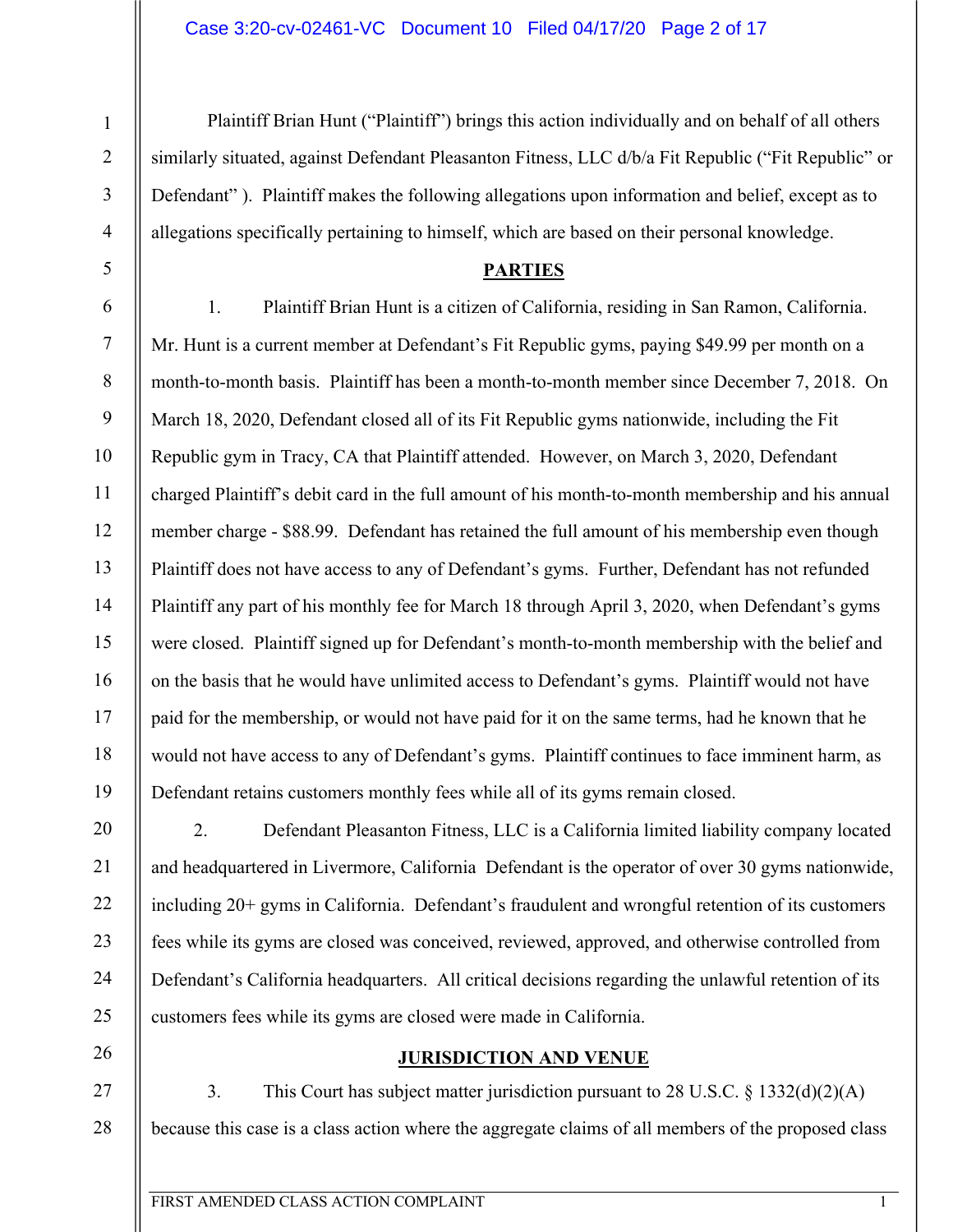are in excess of \$5,000,000, exclusive of interest and costs, and most members of the proposed nationwide class are citizens of states different from the states of Defendant.

4. This Court has general jurisdiction over Defendant because it is headquartered in California. Further, the Court has general jurisdiction over Defendant because it conducts substantial business within California such that Defendant has significant, continuous, and pervasive contacts with the State of California.

5. Venue is proper in this Court pursuant to 28 U.S.C. § 1391 because the challenged fee practices have been committed in this District and because Plaintiff resides and suffered the alleged harm in this District.

# 10

1

2

3

4

5

6

7

8

9

11

12

13

14

**FACTS COMMON TO ALL CAUSES OF ACTION**

6. Defendant Fit Republic has made the unconscionable decision to keep its thousands of customer's monthly membership fees while closing 100 percent of its gyms as the novel coronavirus, COVID-19, rages throughout the world and the United States economy has gone into a deep recession.

15 16 17 18 19 20 21 22 7. Defendant is the operator of more than 30+ gyms or "health clubs" throughout the United States, of which over 20 are located cities in California.<sup>1</sup> Defendant promises consumers that it "lives to serve and [its] team is always looking for ways to make your experience better – by providing membership with tremendous value that far outweighs its' costs."2 To use Defendant's gyms, all of Defendant's members sign up for month-to-month membership, paying a set fee every month along with an initiation fee. Consumers have two options for their membership, the FIIT Nation plan for \$49.99, or the Premium Plan for \$19.99.<sup>3</sup> Both memberships assure members that they will have "unlimited use of all locations."

23

24

25

8. To sign up for Defendant's month-to-month memberships, customers provide Defendant with their credit card or bank account information. Defendant then automatically charges its customers' credit or accounts, as payments are due on a monthly basis.

- 26 27 <sup>1</sup> https://fitrepublic.com/find-a-club (last accessed April 9, 2020); *see also* https://fitrepublic.com/ (last accessed April 9, 2020).
	- <sup>2</sup> https://fitrepublic.com/our-values (last accessed April 9, 2020).
- 28 <sup>3</sup> https://fitrepublic.com/join-now (last accessed April 9, 2020).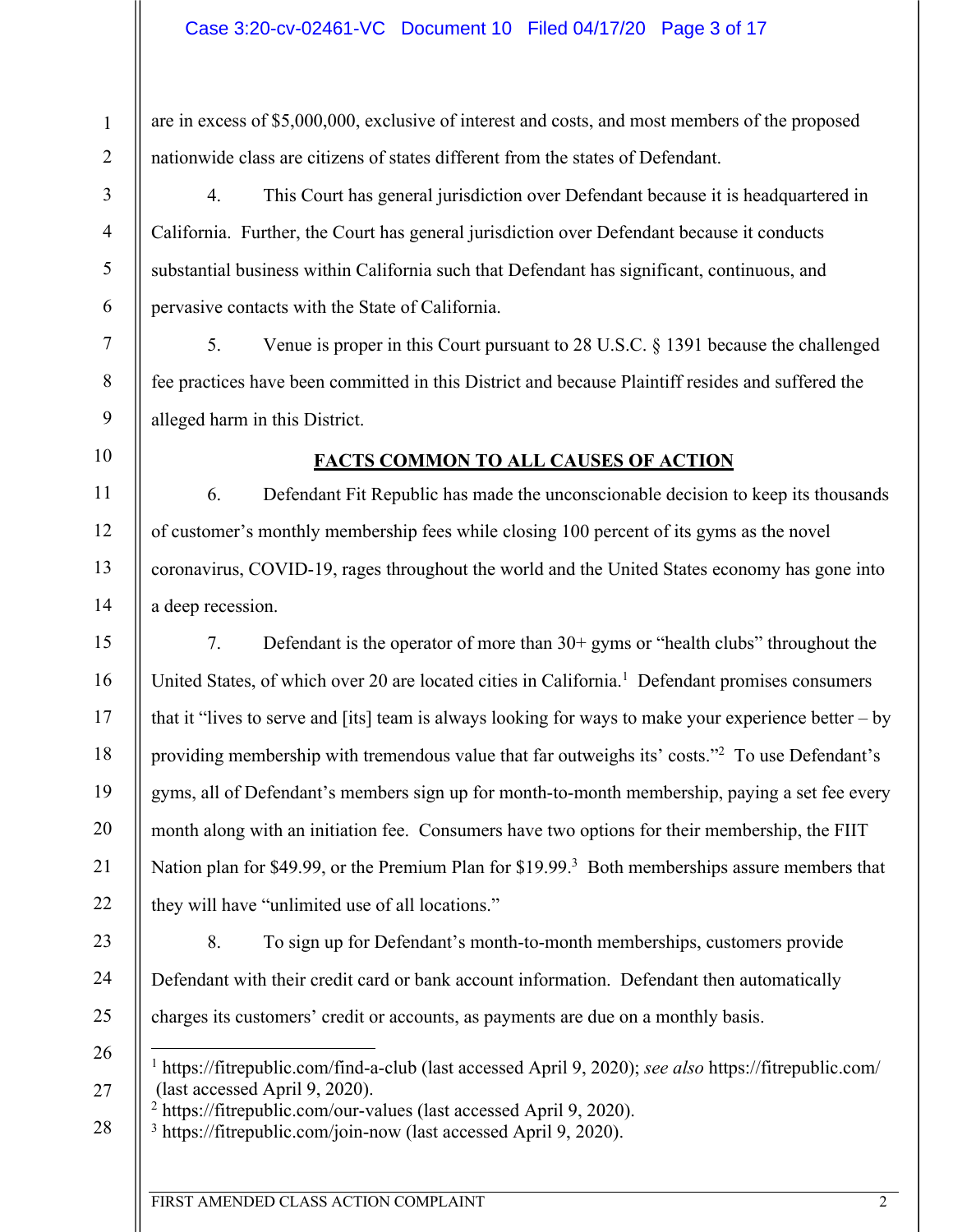9. On March 18, 2020, Defendant quietly closed all of its gyms, *indefinitely*. Defendant has not refunded any consumers for their lost membership access. Instead, it has simply promised to tack on residual time to memberships – an illusory promise – because Defendant will resume charging normal monthly memberships upon reopening.

10. Plaintiff seeks relief in this action individually, and on behalf of all of Defendant's customers in California that have paid or were charged fees while Defendant's gyms were closed for Defendant's violations of the California Consumer Legal Remedies Act ("CLRA"), Civil Code §§ 1750, *et seq*., Unfair Competition Law ("UCL"), Bus. & Prof. Code §§ 17200, *et seq*., False Advertising Law ("FAL"), Bus. & Prof. Code §§ 17500, *et seq*., for breach of express warranties, negligent misrepresentation, fraud, unjust enrichment, money had and received, conversion, breach of contract.

# **CLASS ACTION ALLEGATIONS**

11. Plaintiff brings this action on his own behalf, and as a representative of all similarly situated individuals pursuant to Federal Rule of Civil Procedure 23 and the below-defined Classes of consumers who purchased Fit Republic memberships.

> **Nationwide Class**: All persons in the United States that purchased Fit Republic memberships and were not refunded for the period in which Defendant's gyms were closed.

Excluded from the Class are persons who made such purchase for the purpose of resale. Also excluded are Defendant and their affiliates, parents, subsidiaries, employees, officers, agents, and directors, as well as any judicial officers presiding over this matter and the members of their immediate families and judicial staff.

12. Plaintiff also seeks to represent a subclass defined as all members of the Class who are members at a gym in California (the "California Subclass").

13. Members of the Class are so numerous that their individual joinder herein is impracticable. On information and belief, members of the Class number in the tens or hundreds of thousands. The precise number of Class Members and their identities are unknown to Plaintiff at

28

1

2

3

4

5

6

7

8

9

10

11

12

13

14

15

16

17

18

19

20

21

22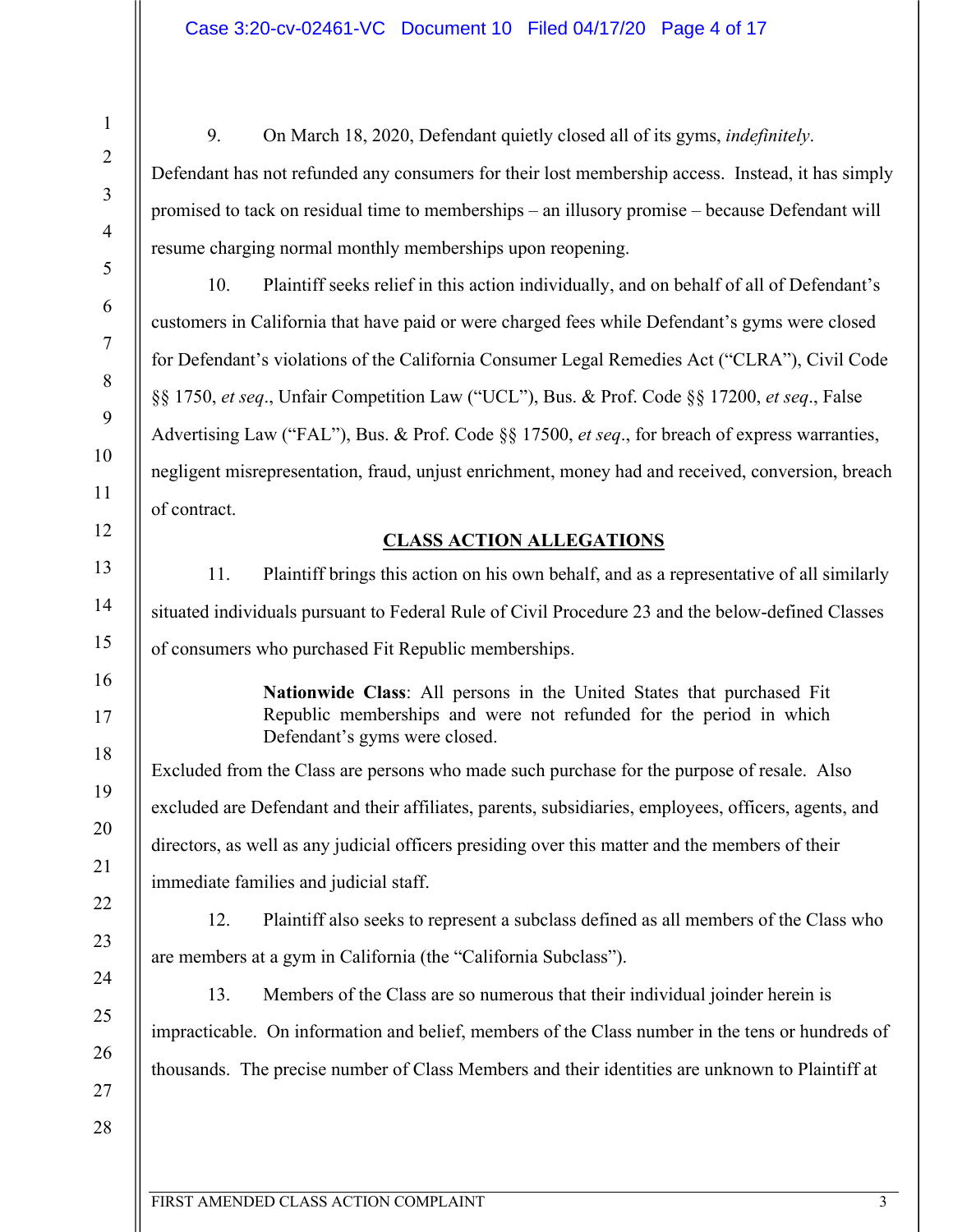#### Case 3:20-cv-02461-VC Document 10 Filed 04/17/20 Page 5 of 17

this time but may be determined through discovery. Class Members may be notified of the pendency of this action by mail and/or publication through the membership records of Defendant.

14. Common questions of law and fact exist as to all Class members and predominate over questions affecting only individual Class members. Common legal and factual questions include, but are not limited to whether Defendant has breached its contract with its customers and whether its actions are fraudulent and unlawful.

15. Plaintiff's claims are typical of the claims of the Class in that they purchased the Fit Republic memberships in reliance on the representations and warranties described above, and suffered a loss as result of those purchases.

16. Plaintiff is an adequate representative of the Class because his interests do not conflict with the interests of the Class Members he seeks to represent, he have retained competent counsel experienced in prosecuting class actions, and he intends to prosecute this action vigorously. The interests of Class Members will be fairly and adequately protected by Plaintiff and his counsel.

15 16 17 18 19 20 21 22 23 24 25 17. The class mechanism is superior to other available means for the fair and efficient adjudication of the claims of the Class Members. Each individual Class Member may lack the resources to undergo the burden and expense of individual prosecution of the complex and extensive litigation necessary to establish Defendant's liability. Individualized litigation increases the delay and expense to all parties and multiplies the burden on the judicial system presented by the complex legal and factual issues of this case. Individualized litigation also presents a potential for inconsistent or contradictory judgments. In contrast, the class action device presents far fewer management difficulties and provides the benefits of single adjudication, economy of scale, and comprehensive supervision by a single court on the issue of Defendant's liability. Class treatment of the liability issues will ensure that all claims and claimants are before this Court for consistent adjudication of the liability issues

26 27

1

2

3

4

5

6

7

8

9

10

11

12

13

14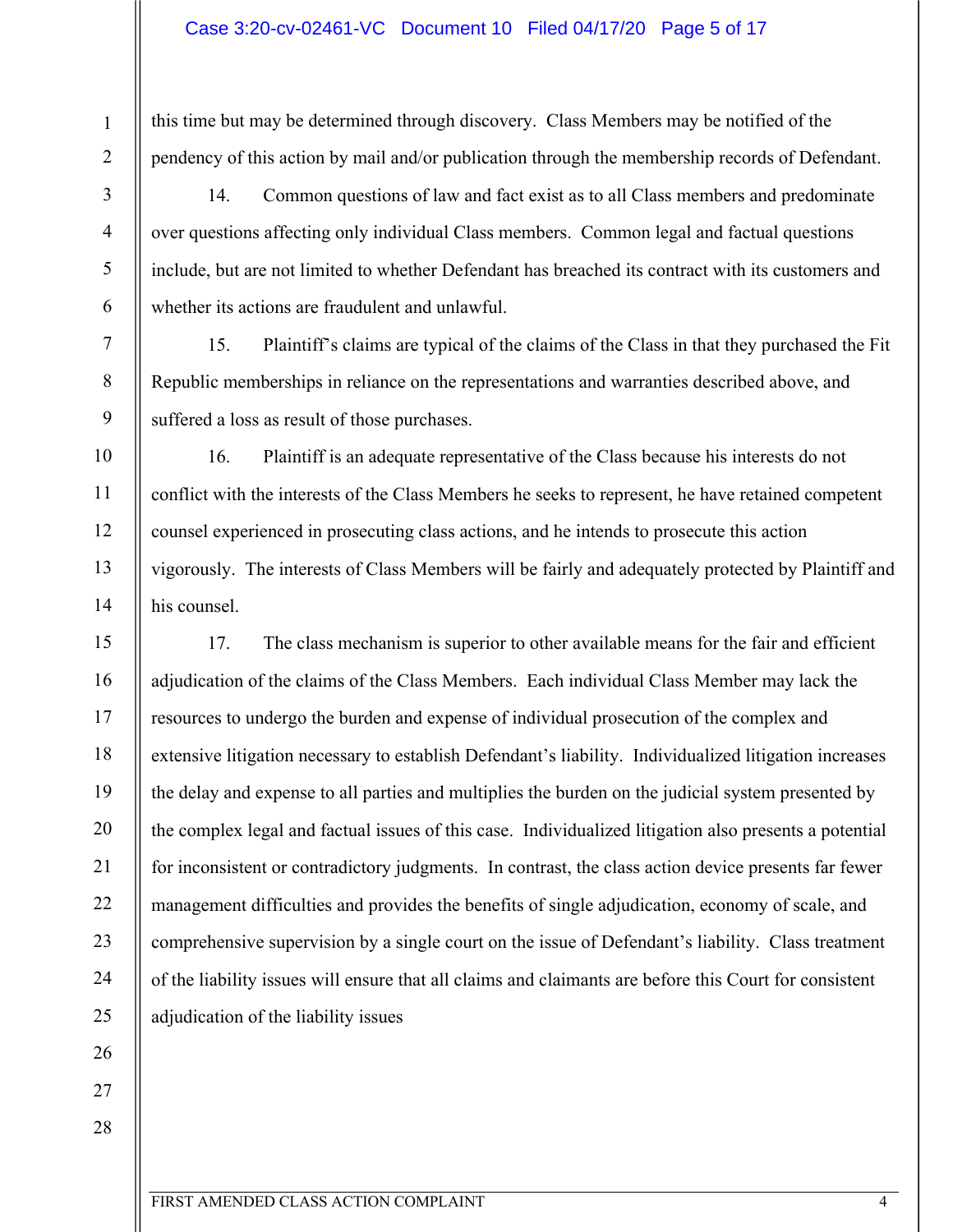#### **COUNT I Violation of California's Consumers Legal Remedies Act, California Civil Code §§ 1750,** *et seq***. (Injunctive Relief Only)**

18. Plaintiff hereby incorporates by reference the allegations contained in all preceding paragraphs of this complaint.

19. Plaintiff brings this claim individually and on behalf of members of the proposed Nationwide Class against Defendant. Plaintiff also brings this claim individually and on behalf of members of the proposed California Subclass against Defendant.

20. Plaintiff and Class members are consumers who paid fees for use of Defendant's gyms for personal, family or household purposes. Plaintiff and the Class are "consumers" as that term is defined by the CLRA in Cal. Civ. Code § 1761(d).

21. Defendant's gym access that Plaintiff and Class members purchased from Defendant was a "service" within the meaning of Cal. Civ. Code § 1761(b).

22. Defendant's actions, representations, and conduct have violated, and continue to violate the CLRA, because they extend to transactions that intended to result, or which have resulted in, the sale of services to consumers.

23. Defendant's advertising that consumers would unlimited access to all of its gyms and that its customers would have access to its gyms upon paying a membership fee is false and misleading to a reasonable consumer, including Plaintiff, because Defendant in fact closed all of its gyms while continuing to retain the full price consumers' gym memberships.

24. California's Consumers Legal Remedies Act, Cal. Civ. Code § 1770(a)(5), prohibits "[r]epresenting that goods or services have sponsorship, approval, characteristics, ingredients, uses, benefits, or quantities which they do not have or that a person has a sponsorship, approval, status, affiliation, or connection which he or she does not have." By engaging in the conduct set forth herein, Defendant violated and continue to violate Section 1770(a)(5) of the CLRA, because Defendant's conduct constitutes unfair methods of competition and unfair or fraudulent acts or practices, in that Defendant misrepresent the particular characteristics, benefits and quantities of the services.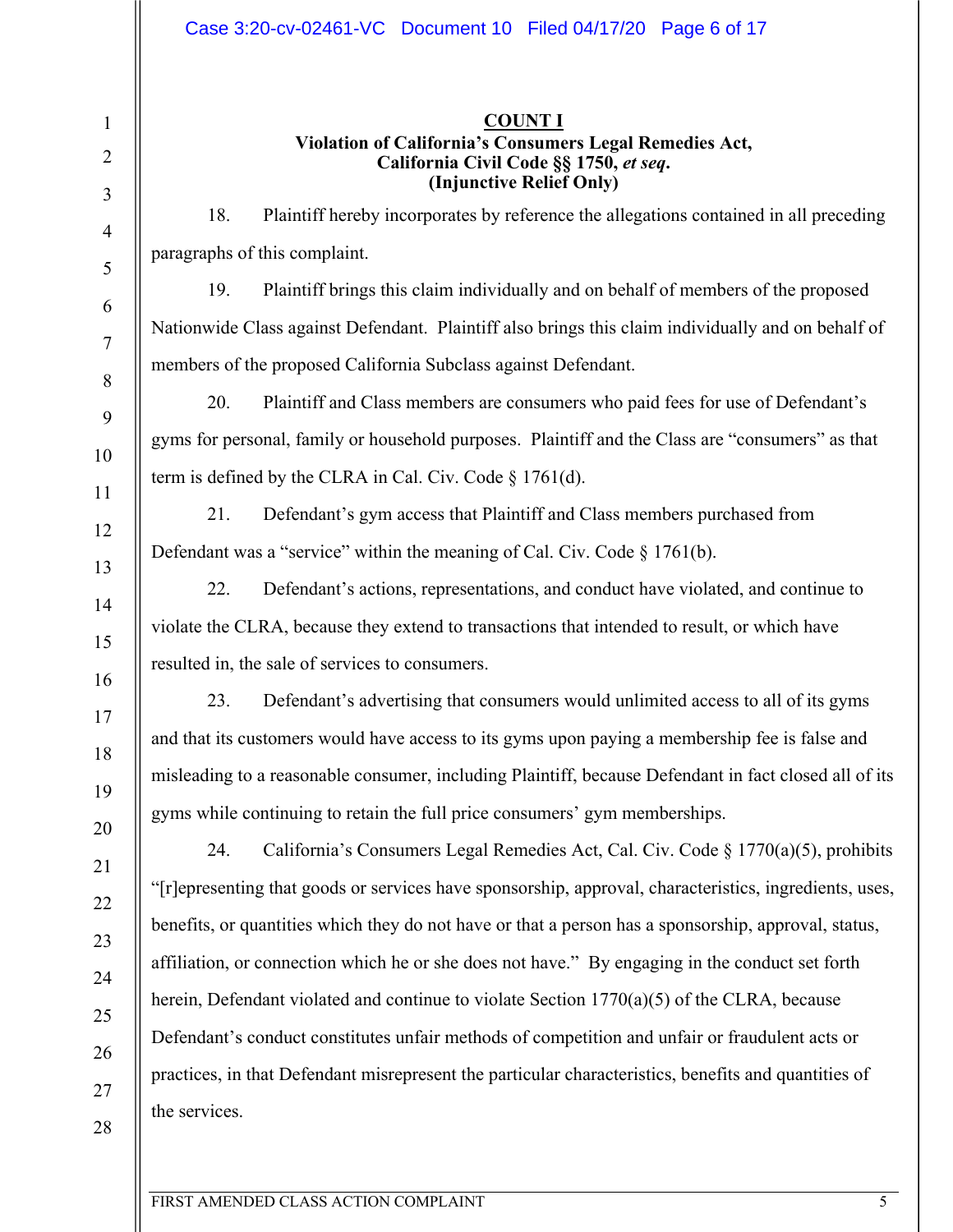25. Cal. Civ. Code  $\S 1770(a)(7)$  prohibits representing that goods or services are of a particular standard, quality, or grade, or that goods are of a particular style or model, if they are of another. By engaging in the conduct set forth herein, Defendant violated and continues to violate Section 1770(a)(7) of the CLRA, because Defendant's conduct constitutes unfair methods of competition and unfair or fraudulent acts or practices, in that Defendant misrepresents the particular standard, quality or grade of the services.

26. Cal. Civ. Code  $\S 1770(a)(9)$  further prohibits "[a]dvertising goods or services with intent not to sell them as advertised." By engaging in the conduct set forth herein, Defendant violated and continues to violate Section 1770(a)(9), because Defendant's conduct constitutes unfair methods of competition and unfair or fraudulent acts or practices, in that Defendant advertises services with the intent not to sell the services as advertised.

27. Plaintiff and the Class acted reasonably when they purchased Defendant's gym membership on the belief that Defendant's representations were true and lawful.

28. Plaintiff and the Class suffered injuries caused by Defendant because (a) they would not have purchased or paid for Defendant's gym memberships absent Defendant's representations and omission of a warning that it would retain members' gym fees while all gyms nationwide are closed; (b) they would not have purchased gym memberships on the same terms absent Defendant's representations and omissions; (c) they paid a price premium for Defendant's gym membership based on Defendant's misrepresentations and omissions; and (d) Defendant's gym memberships did not have the characteristics, benefits, or quantities as promised.

29. Under California Civil Code  $\S$  1780(a), Plaintiff and members of the Class seek injunctive and equitable relief for Defendant's violations of the CLRA. Plaintiff has mailed an appropriate demand letter consistent with California Civil Code § 1782(a). If Defendant fails to take corrective action within 30 days of receipt of the demand letter, Plaintiff will amend his complaint to include a request for damages as permitted by Civil Code § 1782(d).

26 27 30. Wherefore, Plaintiff seeks injunctive and equitable relief for these violations of the CLRA.

1

2

3

4

5

6

7

8

9

10

11

12

13

14

15

16

17

18

19

20

21

22

23

24

25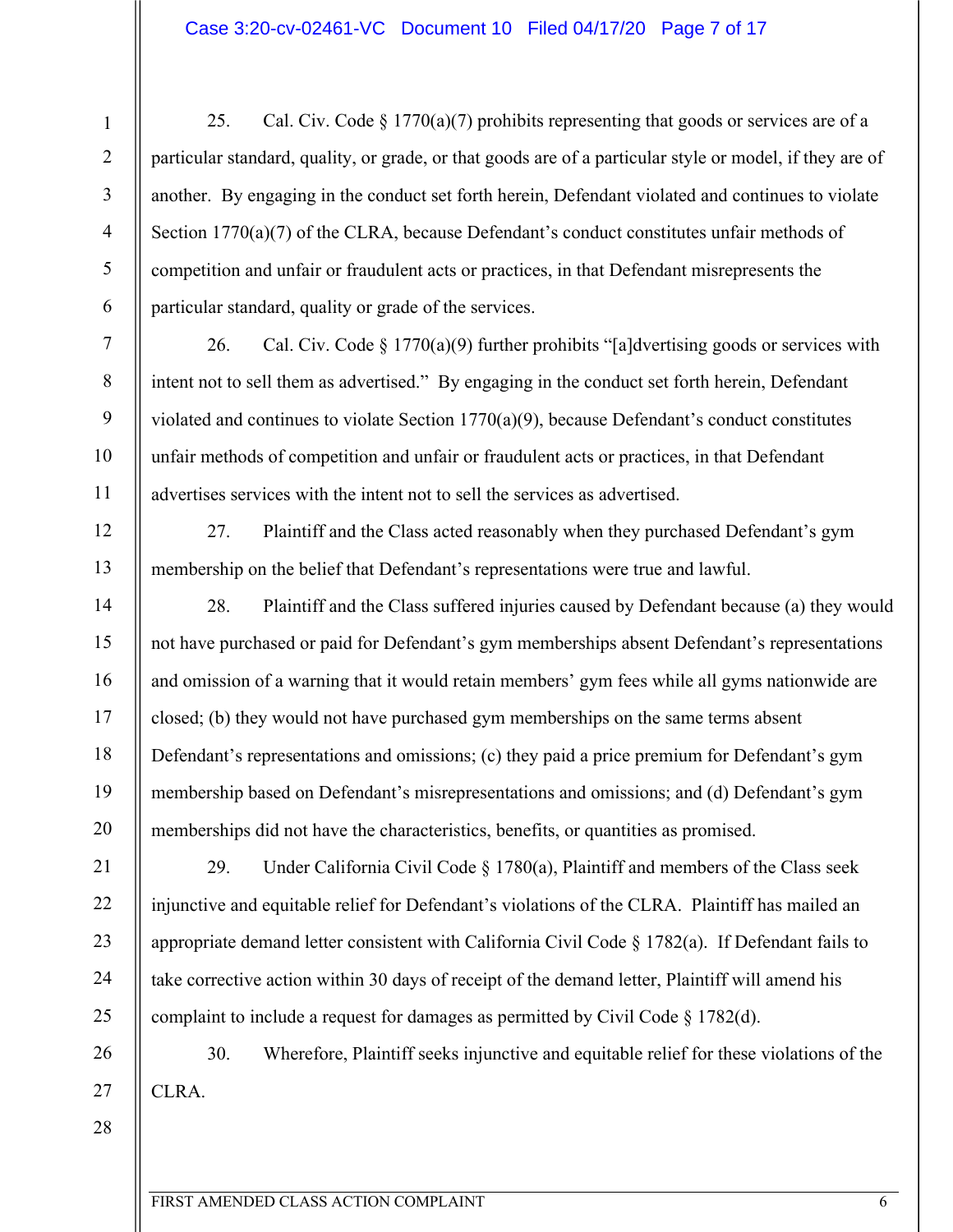#### **COUNT II Violation of California's Unfair Competition Law, California Business & Professions Code §§ 17200,** *et seq***.**

31. Plaintiff hereby incorporates by reference the allegations contained in all preceding paragraphs of this complaint.

32. Plaintiff brings this claim individually and on behalf of the members of the proposed Nationwide Class against Defendant. Plaintiff also brings this claim individually and on behalf of members of the proposed California Subclass against Defendant.

33. Defendant is subject to California's Unfair Competition Law, Cal. Bus. & Prof. Code §§ 17200, *et seq*. The UCL provides, in pertinent part: "Unfair competition shall mean and include unlawful, unfair or fraudulent business practices and unfair, deceptive, untrue or misleading advertising …."

12 13

14

15

16

17

18

19

20

21

22

23

24

25

26

1

2

3

4

5

6

7

8

9

10

11

34. Defendant's advertising that its gyms members would have unlimited access to its gym locations, and that its customers would have access to its gyms upon paying a membership fee is false and misleading to a reasonable consumer, including Plaintiff, because Defendant in fact closed all of its gyms while continuing to retain the full price of customers' gym memberships.

35. Defendant's business practices, described herein, violated the "unlawful" prong of the UCL by violating the CLRA, the FAL, and other applicable law as described herein.

36. Defendant's business practices, described herein, violated the "unfair" prong of the UCL in that its conduct is substantially injurious to consumers, offends public policy, and is immoral, unethical, oppressive, and unscrupulous, as the gravity of the conduct outweighs any alleged benefits. Defendant's advertising and its retention of membership fees while its gyms are closed is of no benefit to consumers.

37. Defendant violated the fraudulent prong of the UCL by misleading Plaintiff and the Class to believe that they would only owe fees when they would have access to Defendant's gyms.

38. Plaintiff and the Class acted reasonably when they signed up for memberships based on the belief that they would only owe fees when Defendant's gyms were open and accessible.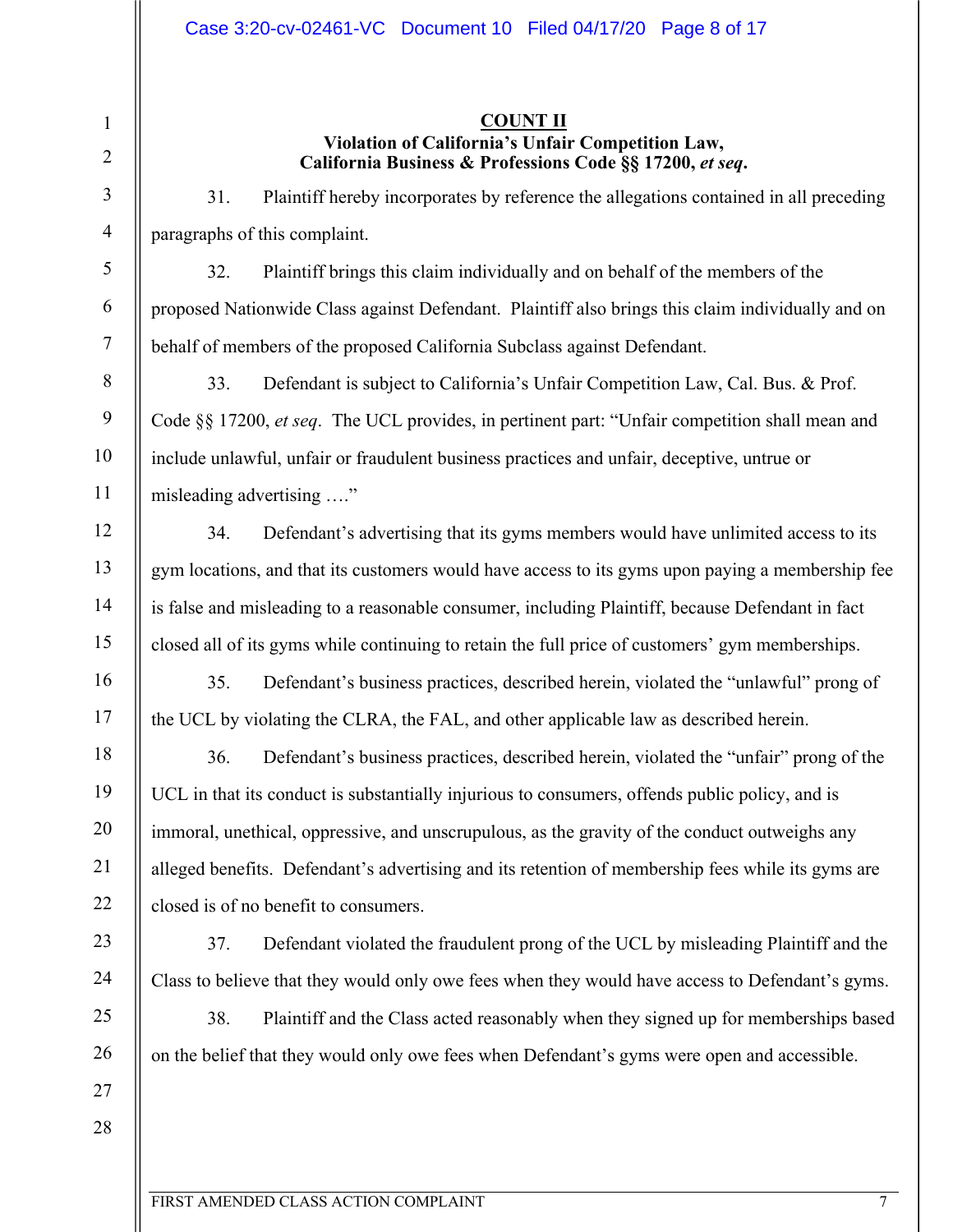| $\mathbf{1}$   | Plaintiff and the Class lost money or property as a result of Defendant's UCL<br>39.                         |  |  |  |  |
|----------------|--------------------------------------------------------------------------------------------------------------|--|--|--|--|
| $\overline{2}$ | violations because (a) they would not have purchased or paid for Defendant's gym memberships                 |  |  |  |  |
| 3              | absent Defendant's representations and omission of a warning that it would retain membership fees            |  |  |  |  |
| $\overline{4}$ | while all gyms nationwide are closed; (b) they would not have purchased gym memberships on the               |  |  |  |  |
| 5              | same terms absent Defendant's representations and omissions; (c) they paid a price premium for               |  |  |  |  |
| 6              | Defendant's gym membership based on Defendant's misrepresentations and omissions; and (d)                    |  |  |  |  |
| $\tau$         | Defendant's gym memberships did not have the characteristics, benefits, or quantities as promised.           |  |  |  |  |
| $8\,$          | <b>COUNT III</b>                                                                                             |  |  |  |  |
| 9              | Violation of California's False Advertising Law,<br>California Business & Professions Code §§ 17500, et seq. |  |  |  |  |
| 10             | 40.<br>Plaintiff hereby incorporates by reference the allegations contained in all preceding                 |  |  |  |  |
| 11             | paragraphs of this complaint.                                                                                |  |  |  |  |
| 12             | Plaintiff brings this claim individually and on behalf of the members of the<br>41.                          |  |  |  |  |
| 13             | proposed Nationwide Class against Defendant. Plaintiff also brings this claim individually and on            |  |  |  |  |
| 14             | behalf of the members of the proposed California Subclass against Defendant.                                 |  |  |  |  |
| 15             | 42.<br>California's False Advertising Law, Cal. Bus. & Prof. Code §§ 17500, et seq.,                         |  |  |  |  |
| 16             | makes it "unlawful for any person to make or disseminate or cause to be made or disseminated                 |  |  |  |  |
| 17             | before the public in this state,  in any advertising device  or in any other manner or means                 |  |  |  |  |
| 18             | whatever, including over the Internet, any statement, concerning  personal property or services,             |  |  |  |  |
| 19             | professional or otherwise, or performance or disposition thereof, which is untrue or misleading and          |  |  |  |  |
| 20             | which is known, or which by the exercise of reasonable care should be known, to be untrue or                 |  |  |  |  |
| 21             | misleading."                                                                                                 |  |  |  |  |
| 22             | Defendant engaged in a scheme of retaining customers full monthly membership fee<br>43.                      |  |  |  |  |
| 23             | while 100 percent of its gyms were closed. Defendant's advertising and marketing of its gym                  |  |  |  |  |
| 24             | membership as providing unlimited access to all locations misrepresented and/or omitted the true             |  |  |  |  |
| 25             | content and nature of Defendant's services. Defendant's advertisements and inducements were                  |  |  |  |  |
| 26             | made in and originated from California and come within the definition of advertising as contained            |  |  |  |  |
| 27             | in Bus. & Prof. Code $\S 17500$ , et seq. in that the promotional materials were intended as                 |  |  |  |  |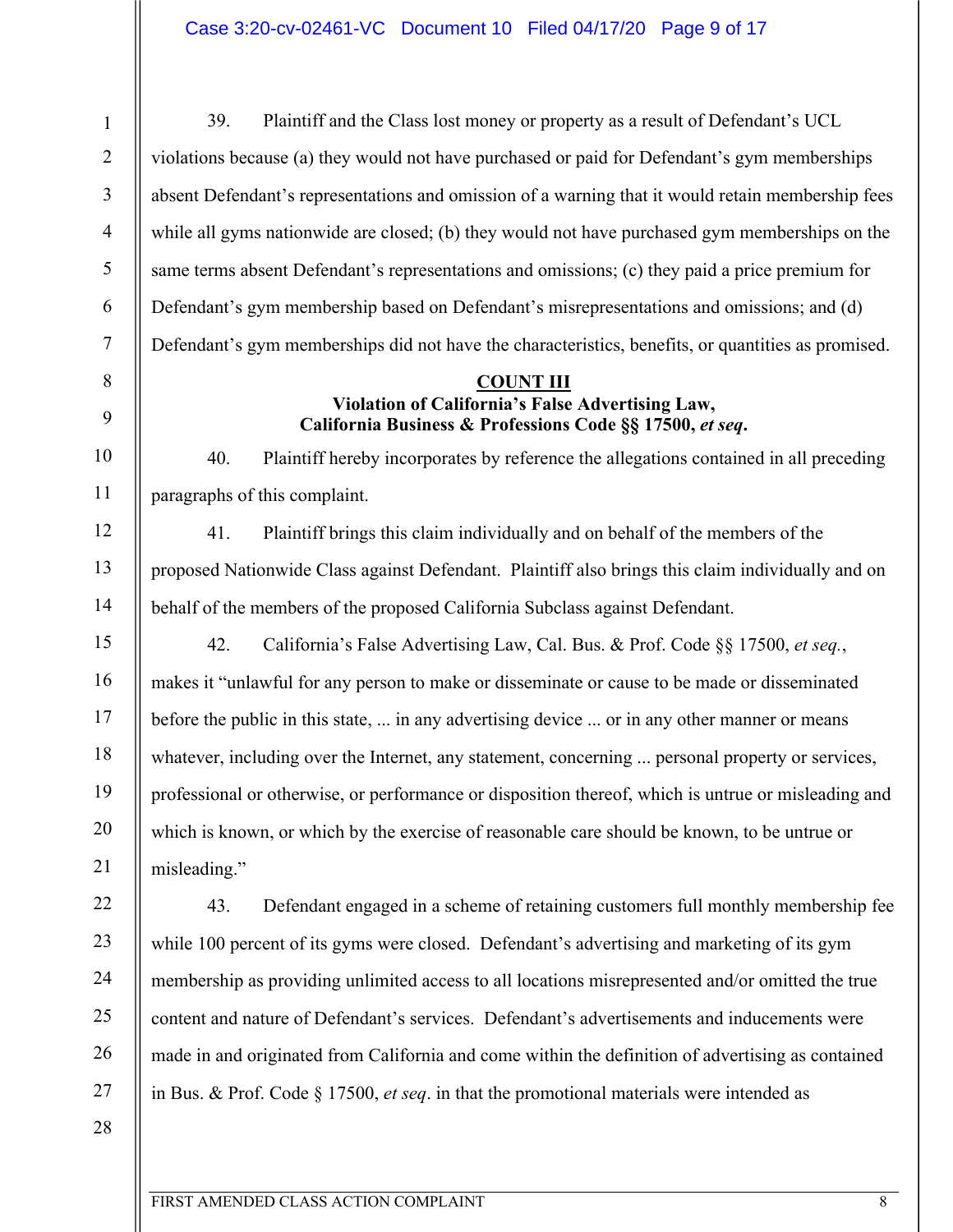# Case 3:20-cv-02461-VC Document 10 Filed 04/17/20 Page 10 of 17

1

2

3

4

5

6

7

8

9

10

11

12

13

14

15

16

17

18

19

20

21

22

23

24

25

26

27

28

inducements to purchase gym memberships, and are statements disseminated by Defendant to Plaintiff and Class members. Defendant knew that these statements were unauthorized, inaccurate, and misleading.

44. Defendant's advertising that gym members would have unlimited access to all gum locations and that its customers would have access to its gyms upon paying a membership fee is false and misleading to a reasonable consumer, including Plaintiff, because Defendant in fact closed all of its gyms while retaining the full price of customers' gym memberships.

45. Defendant violated § 17500, *et seq*. by misleading Plaintiff and the Class to believe that they would be owe fees only when they have access to Defendant's gyms.

46. Defendant knew or should have known, through the exercise of reasonable care that its advertising that customers would have unlimited access to all gym locations is false and misleading. Further, Defendant knew or should have known that it was breaching its contracts with its customers and fraudulently charging fees when it retained all gym fees while all of its gyms were closed.

47. Plaintiff and the Class lost money or property as a result of Defendant's FAL violation because (a) they would not have purchased or paid for Defendant's gym memberships absent Defendant's representations and omission of a warning that it would retain membership fees when all gyms nationwide are closed; (b) they would not have purchased gym memberships on the same terms absent Defendant's representations and omissions; (c) they paid a price premium for Defendant's gym membership based on Defendant's misrepresentations and omissions; and (d) Defendant's gym memberships did not have the characteristics, benefits, or quantities as promised.

#### **COUNT IV Breach of Express Warranty**

48. Plaintiff hereby incorporates by reference the allegations contained in all preceding paragraphs of this complaint.

49. Plaintiff brings this claim individually and on behalf of the members of the proposed Nationwide Class against Defendant. Plaintiff also brings this claim individually and on behalf of the members of the proposed California Subclass against Defendant.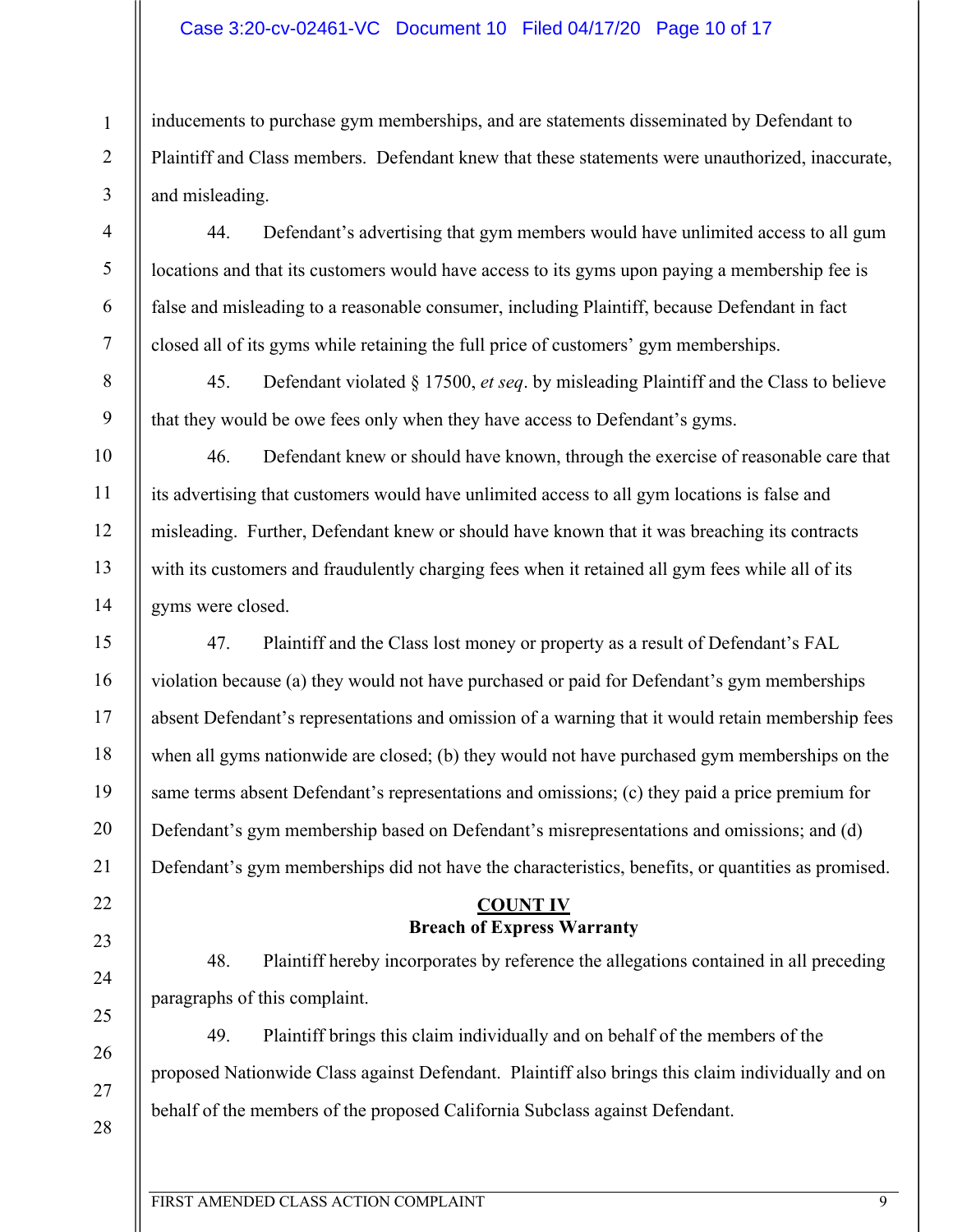50. In connection with the sale of gym memberships, Defendant issues an express warranty that customers would have unlimited access to all gym locations.

51. Defendant's affirmation of fact and promise in Defendant's marketing and signage became part of the basis of the bargain between Defendant and Plaintiff and Class members, thereby creating express warranties that the services would conform to Defendant's affirmation of fact, representations, promise, and description.

52. Defendant breached its express warranty because Defendant does not provide unlimited access to all gym locations. In fact, Defendant has retained the full amount of its monthly fees while 100 percent of its gyms are closed.

53. Plaintiff and the Class members were injured as a direct and proximate result of Defendant's breach because: (a) they would not have purchased or paid for Defendant's gym memberships absent Defendant's representations and omission of a warning that it would retain all membership fees while gyms nationwide are closed; (b) they would not have purchased gym memberships on the same terms absent Defendant's representations and omissions; (c) they paid a price premium for Defendant's gym membership based on Defendant's misrepresentations and omissions; and (d) Defendant's gym memberships did not have the characteristics, benefits, or quantities as promised.

## **COUNT V Negligent Misrepresentation**

54. Plaintiff hereby incorporates by reference the allegations contained in all preceding paragraphs of this complaint.

55. Plaintiff bring this claim individually and on behalf of the members of the proposed Nationwide Class against Defendant. Plaintiff also brings this claim individually and on behalf of the members of the proposed California Subclass against Defendant.

56. As discussed above, Defendant misrepresented that customers would have unlimited access to all gym locations. However, Defendant in fact retains the full price for monthly memberships even when 100 percent of its gyms are closed to the public.

1

2

3

4

5

6

7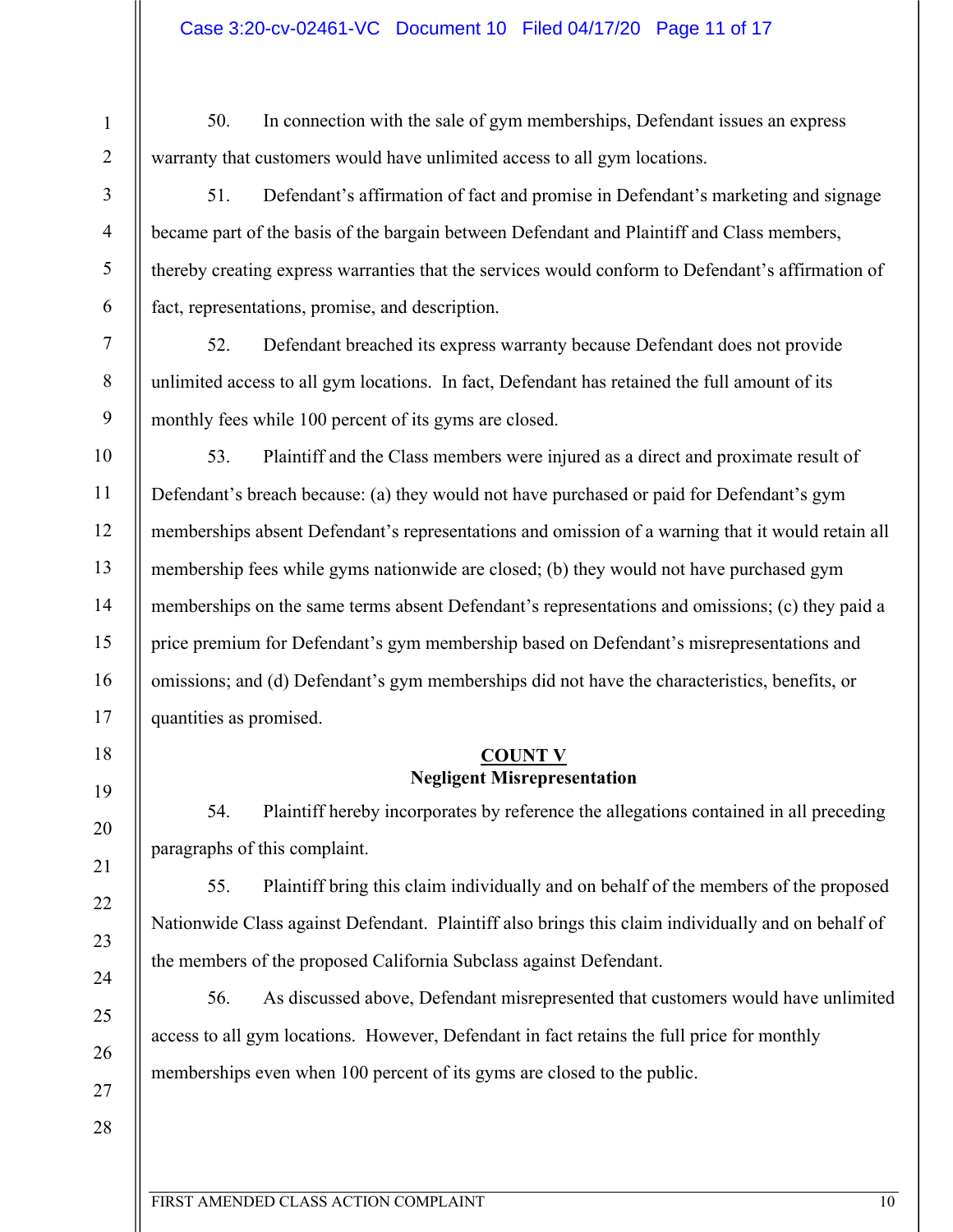1 2 3 4 5 6 7 8 9 10 11 12 13 14 15 16 17 18 19 20 21 22 23 24 25 26 27 28 57. At the time Defendant made these representations, Defendant knew or should have known that these representations were false or made them without knowledge of their truth or veracity. 58. At an absolute minimum, Defendant negligently misrepresented and/or negligently omitted material facts about its gym memberships and services. 59. The negligent misrepresentations and omissions made by Defendant, upon which Plaintiff and Class members reasonably and justifiably relied, were intended to induce and actually induced Plaintiff and Class members to purchase Defendant's gym memberships. 60. Plaintiff and Class members would not have purchased Defendant's gym memberships, or would not have purchased the services on the same terms, if the true facts had been known. 61. The negligent actions of Defendant caused damage to Plaintiff and Class members, who are entitled to damages and other legal and equitable relief as a result. **COUNT VI Fraud** 62. Plaintiff hereby incorporates by reference the allegations contained in all preceding paragraphs of this complaint. 63. Plaintiff brings this claim individually and on behalf of the members of the proposed Nationwide Class against Defendant. Plaintiff also brings this claim individually and on behalf of the members of the proposed California Subclass against Defendant. 64. As discussed above, Defendant misrepresented that customers would have unlimited access to all gym locations. However, Defendant in fact retains the full price for monthly memberships even when 100 percent of its gyms are closed to the public. These misrepresentations and omissions were made with knowledge of their falsehood. 65. The misrepresentations and omissions made by Defendant, upon which Plaintiff and Class members reasonably and justifiably relied, were intended and actually induced Plaintiff and Class members to Defendant's gym memberships.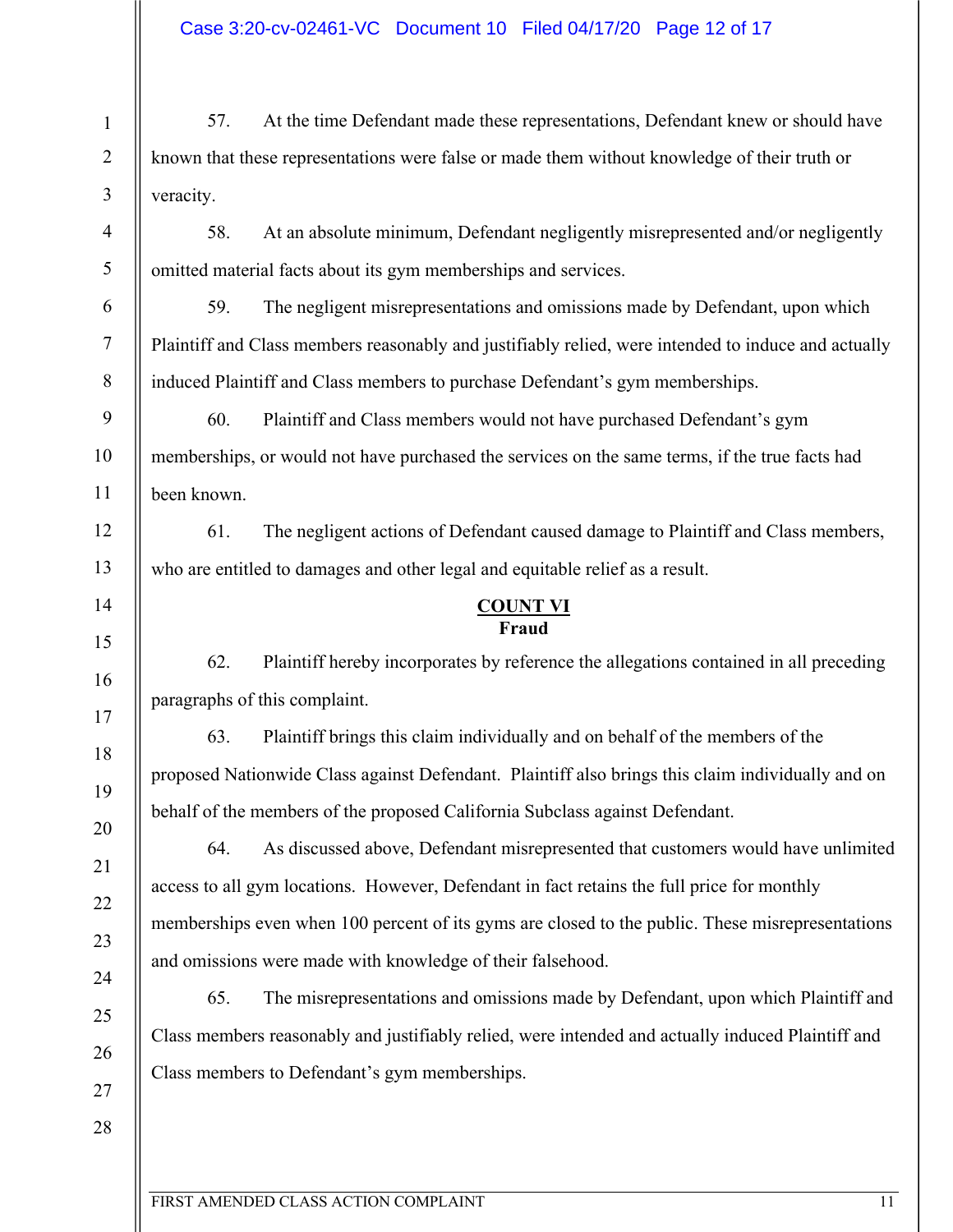66. The fraudulent actions of Defendant caused damage to Plaintiff and Class members, who are entitled to damages and other legal and equitable relief as a result.

# **COUNT VII Unjust Enrichment**

67. Plaintiff hereby incorporates by reference the allegations contained in all preceding paragraphs of this complaint.

68. Plaintiff brings this claim individually and on behalf of the members of the proposed Nationwide Class against Defendant. Plaintiff also brings this claim individually and on behalf of the members of the proposed California Subclass against Defendant.

69. Plaintiff and members of the Class conferred benefits on Defendant by paying, and being charged, membership fees while 100 percent of Defendant's gyms were and remain closed.

1

2

3

4

5

6

7

8

9

10

11

12

13

14

15

16

17

18

19

20

21

22

23

24

25

26

27

70. Defendant has knowledge of such benefits.

71. Defendant has been unjustly enriched in retaining the revenues derived from Plaintiff and Class members' membership fees. Retention of those moneys under these circumstances is unjust and inequitable because Defendant is retaining its customers full membership fees while 100 percent of its gyms remain closed. These misrepresentations and charges caused injuries to Plaintiff and members of the Class because they would not have paid Defendant's membership fees had the true facts been known.

72. Because Defendant's retention of the non-gratuitous benefits conferred on it by Plaintiff and members of the Class is unjust and inequitable, Defendant must pay restitution to Plaintiff and members of the Class for their unjust enrichment, as ordered by the Court.

# **COUNT VIII Money Had and Received**

73. Plaintiff hereby incorporates by reference the allegations contained in all preceding paragraphs of this complaint.

74. Plaintiff brings this claim individually and on behalf of the members of the proposed Nationwide Class against Defendant. Plaintiff also brings this claim individually and on behalf of the members of the proposed California Subclass against Defendant.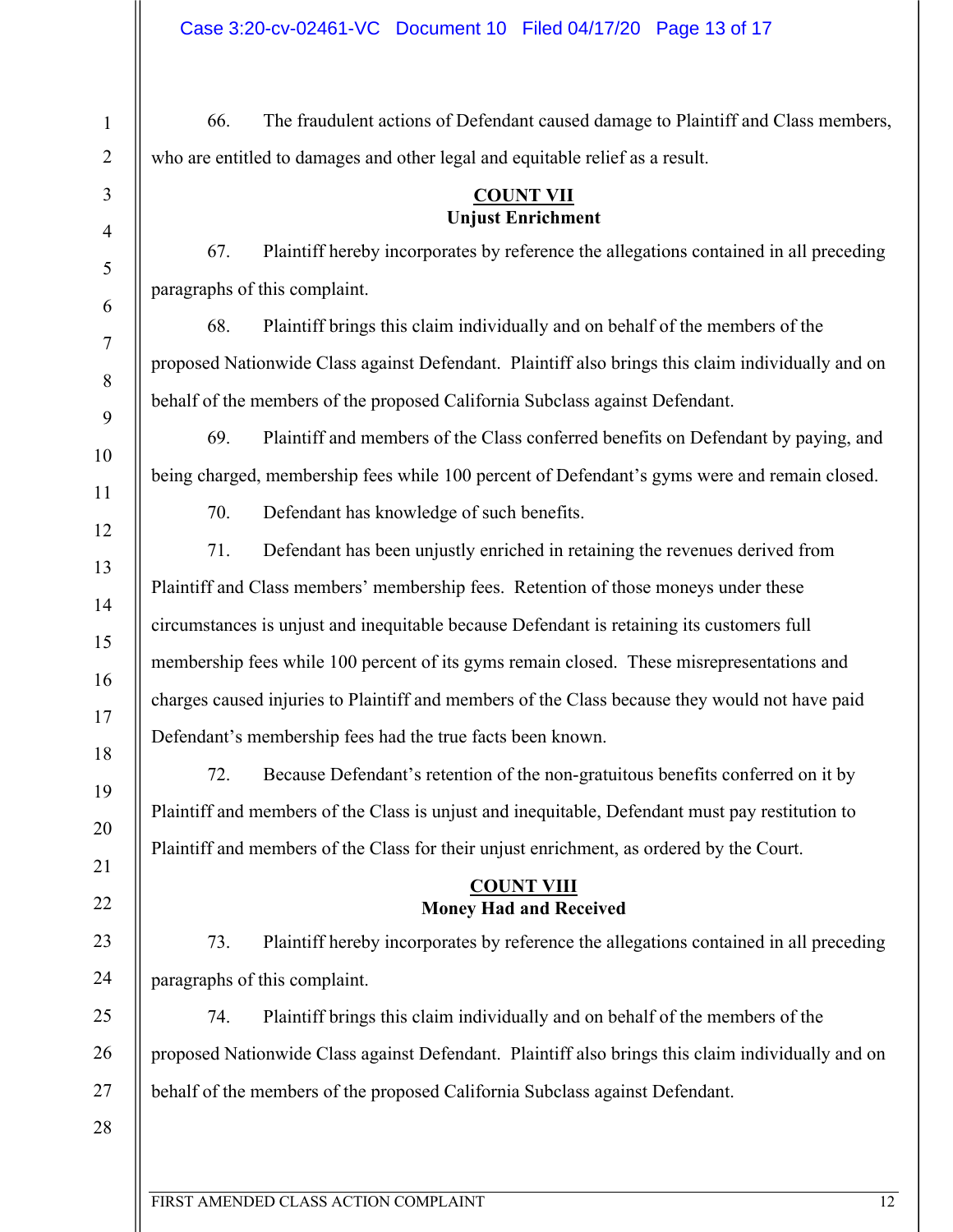75. Defendant received money in the form of membership fees that was intended to be used for the benefit of Plaintiff and the Class, those membership fees were not used for the benefit of Plaintiff and the Class, and Defendant has not given back or refunded the wrongfully obtained money and membership fees to Plaintiff and the Class.

76. Defendant obtained roughly money in the form of membership fees that was intended to be used to provide gym access to Plaintiff and the Class. However, Defendant has retained all of the membership fees while 100 percent of its gyms were and remain closed.

## **COUNT IX Conversion**

77. Plaintiff hereby incorporates by reference the allegations contained in all preceding paragraphs of this complaint.

78. Plaintiff brings this claim individually and on behalf of the members of the proposed Nationwide Class against Defendant. Plaintiff also brings this claim individually and on behalf of the members of the proposed California Subclass against Defendant.

79. Plaintiff and members of the Class had a right to retain their membership fees while all of Defendant's gyms were and remain closed; Defendant intentionally retained full amount of the Plaintiff's and Class members' monthly membership fees while Defendant's gyms were closed; Plaintiff and Class members did not consent to Defendant's retaining such fees while Defendant's gyms are closed; Plaintiff and Class members were harmed through Defendant's retention of their membership fees; Defendant's conduct was a substantial factor in causing Plaintiff and Class members' harm.

# **COUNT X Breach of Contract**

80. Plaintiff hereby incorporates by reference the allegations contained in all preceding paragraphs of this complaint.

81. Plaintiff brings this claim individually and on behalf of the members of the proposed Nationwide Class against Defendant. Plaintiff also brings this claim individually and on behalf of the members of the proposed California Subclass against Defendant.

28

1

2

3

4

5

6

7

8

9

10

11

12

13

14

15

16

17

18

19

20

21

22

23

24

25

26

27

82. Defendant entered into contracts with Plaintiff and Class members to provide access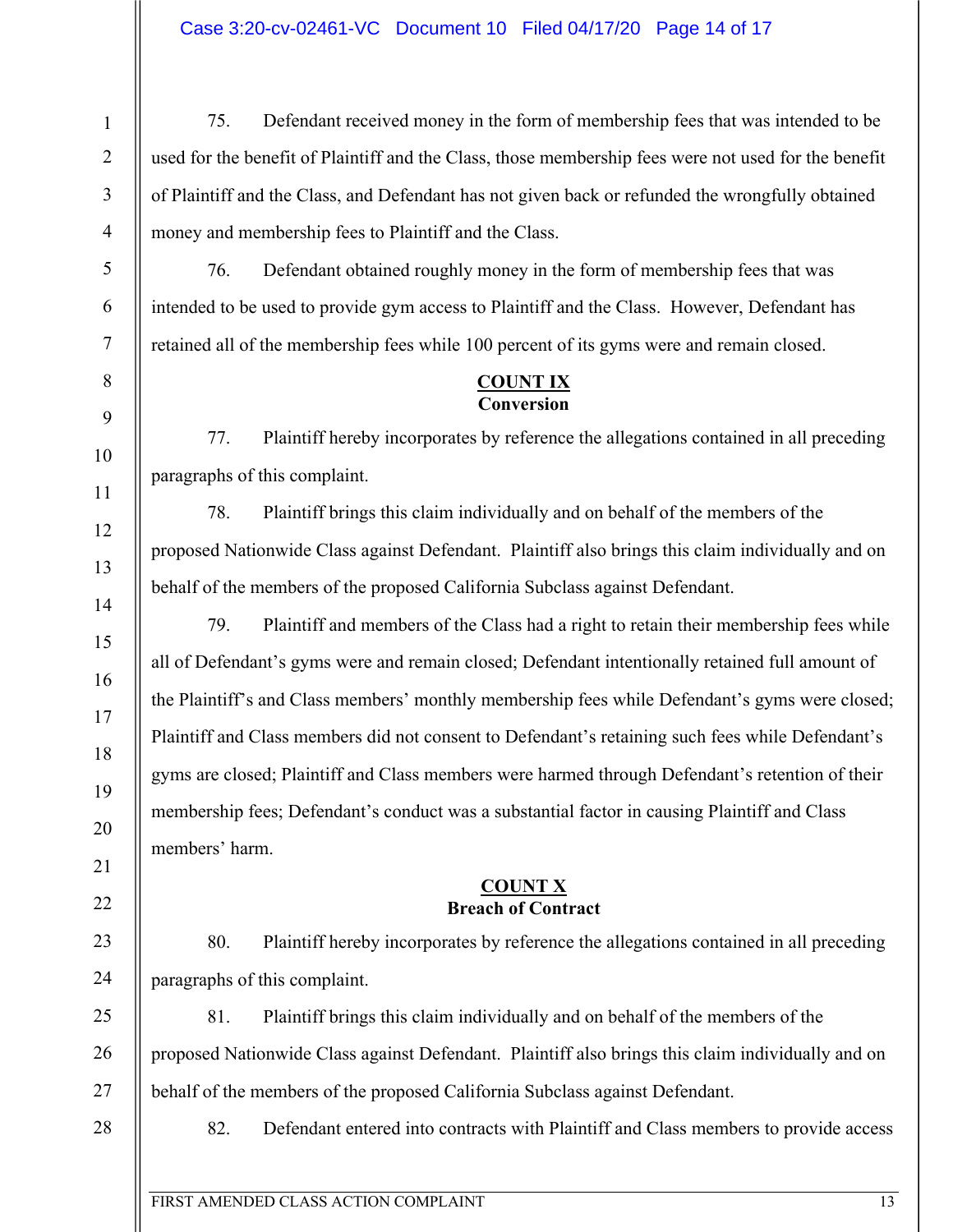1 2 3 4 to gym facilities in exchange for the payment of membership fees. Defendant has breached these contracts by retaining and Class members' full membership fees while 100 percent of its gyms remain closed. Plaintiff and Class members have suffered an injury through the payment of membership fees while not having access to Defendant's gyms.

#### **PRAYER FOR RELIEF**

| 6               | WHEREFORE, Plaintiff, individually and on behalf of others similarly situated, seeks               |  |  |  |  |
|-----------------|----------------------------------------------------------------------------------------------------|--|--|--|--|
| $7\phantom{.0}$ | judgment against Defendant, as follows:                                                            |  |  |  |  |
| 8               | a) For an order certifying the certifying the Nationwide Class under Rule 23 of the Federal        |  |  |  |  |
| 9               | Rules of Civil Procedure and naming Plaintiff Hunt as a representative of the Class and            |  |  |  |  |
| 10              | Plaintiff's attorneys as Class Counsel to represent the Class;                                     |  |  |  |  |
| 11              | b) For an order certifying the California Subclass under Rule 23 of the Federal Rules of           |  |  |  |  |
| 12              | Civil Procedure and naming Plaintiff as representative of the California Subclass and              |  |  |  |  |
| 13              | Plaintiff's attorneys as Class Counsel to represent the California Subclass members;               |  |  |  |  |
| 14              | For an order finding in favor of Plaintiff, the Class, and California Subclass on all counts<br>a) |  |  |  |  |
| 15              | asserted herein;                                                                                   |  |  |  |  |
| 16              | b) For compensatory, statutory, and punitive damages in amounts to be determined by the            |  |  |  |  |
| 17              | Court and/or Jury;                                                                                 |  |  |  |  |

- c) For prejudgment interest on all amounts awarded;
	- d) For an order of restitution and all other forms of equitable monetary relief;
	- e) For injunctive relief as pleaded or as the Court may deem proper; and
	- f) For an order awarding Plaintiff and the Class their reasonable attorneys' fees, expenses, and costs of suit.

## **JURY DEMAND**

Plaintiff demands a trial by jury on all causes of action and issues so triable.

25

5

18

19

20

21

22

23

24

26

27

28

Dated: April 17, 2020 **BURSOR & FISHER, P.A**.

By: */s/ Brittany S. Scott* **Brittany S. Scott**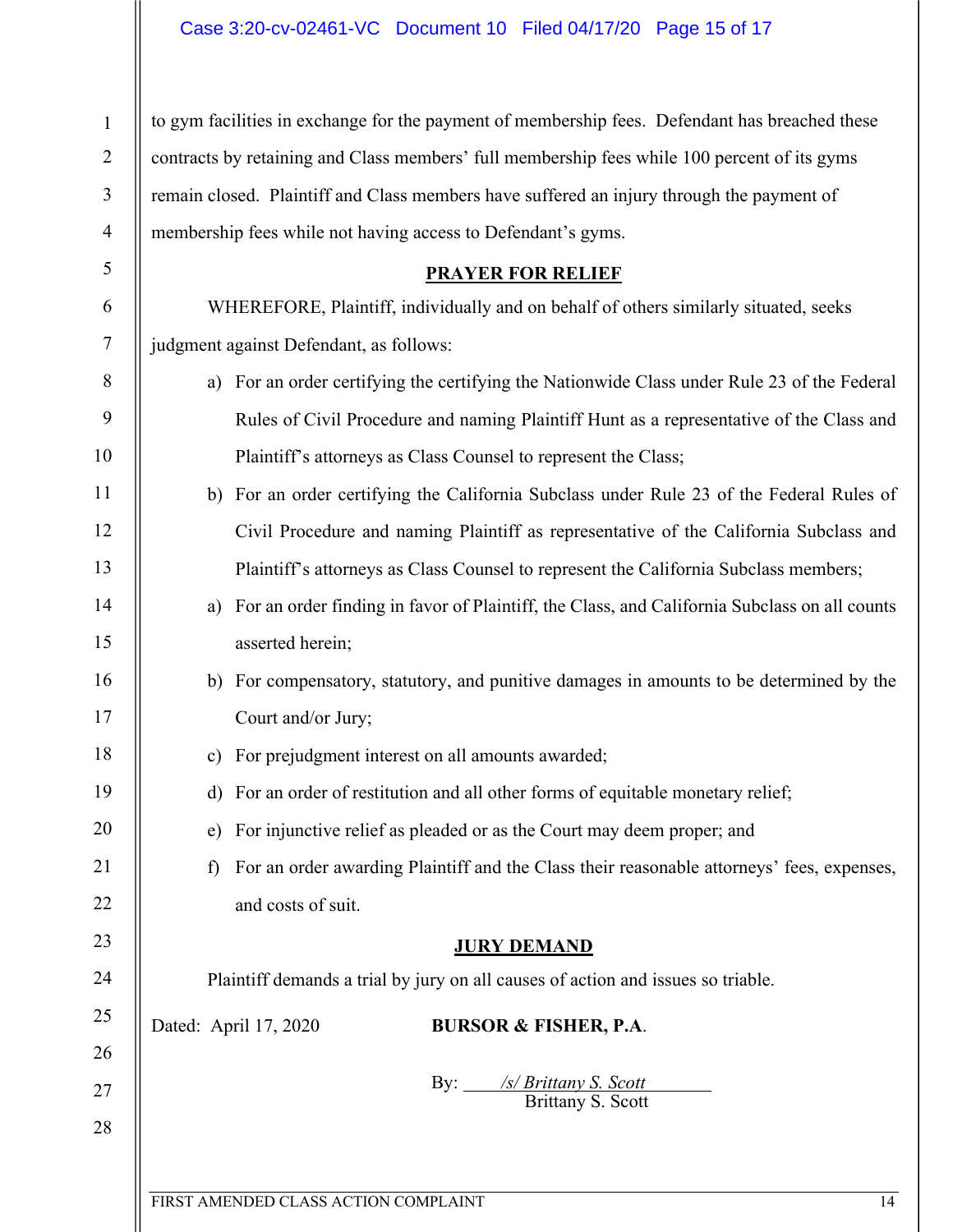|                                                            | Case 3:20-cv-02461-VC Document 10 Filed 04/17/20 Page 16 of 17 |                                |                                                                                                                                                                                                                                                                                                                                             |    |
|------------------------------------------------------------|----------------------------------------------------------------|--------------------------------|---------------------------------------------------------------------------------------------------------------------------------------------------------------------------------------------------------------------------------------------------------------------------------------------------------------------------------------------|----|
| $\mathbf{1}$<br>$\overline{2}$<br>3<br>$\overline{4}$<br>5 |                                                                |                                | L. Timothy Fisher (State Bar No. 191626)<br>Yeremey Krivoshey (State Bar No. 295032)<br>Brittany S. Scott (State Bar No. 327132)<br>1990 North California Blvd., Suite 940<br>Walnut Creek, CA 94596<br>Telephone: (925) 300-4455<br>Facsimile: (925) 407-2700<br>E-mail: ltfisher@bursor.com<br>ykrivoshey@bursor.com<br>bscott@bursor.com |    |
| 6                                                          |                                                                |                                | <b>BURSOR &amp; FISHER, P.A.</b>                                                                                                                                                                                                                                                                                                            |    |
| $\tau$                                                     |                                                                |                                | Scott A. Bursor (State Bar No. 276006)<br>2665 S. Bayshore Dr., Suite 220                                                                                                                                                                                                                                                                   |    |
| 8<br>9                                                     |                                                                |                                | Miami, FL 33133-5402<br>Telephone: (305) 330-5512                                                                                                                                                                                                                                                                                           |    |
| 10                                                         |                                                                |                                | Facsimile: (305) 676-9006<br>E-Mail: scott@bursor.com                                                                                                                                                                                                                                                                                       |    |
| 11                                                         |                                                                | <b>Attorneys for Plaintiff</b> |                                                                                                                                                                                                                                                                                                                                             |    |
| 12                                                         |                                                                |                                |                                                                                                                                                                                                                                                                                                                                             |    |
| 13                                                         |                                                                |                                |                                                                                                                                                                                                                                                                                                                                             |    |
| 14                                                         |                                                                |                                |                                                                                                                                                                                                                                                                                                                                             |    |
| 15                                                         |                                                                |                                |                                                                                                                                                                                                                                                                                                                                             |    |
| 16                                                         |                                                                |                                |                                                                                                                                                                                                                                                                                                                                             |    |
| 17                                                         |                                                                |                                |                                                                                                                                                                                                                                                                                                                                             |    |
| 18                                                         |                                                                |                                |                                                                                                                                                                                                                                                                                                                                             |    |
| 19                                                         |                                                                |                                |                                                                                                                                                                                                                                                                                                                                             |    |
| 20                                                         |                                                                |                                |                                                                                                                                                                                                                                                                                                                                             |    |
| 21                                                         |                                                                |                                |                                                                                                                                                                                                                                                                                                                                             |    |
| $22\,$                                                     |                                                                |                                |                                                                                                                                                                                                                                                                                                                                             |    |
| 23                                                         |                                                                |                                |                                                                                                                                                                                                                                                                                                                                             |    |
| 24                                                         |                                                                |                                |                                                                                                                                                                                                                                                                                                                                             |    |
| $25\,$                                                     |                                                                |                                |                                                                                                                                                                                                                                                                                                                                             |    |
| 26                                                         |                                                                |                                |                                                                                                                                                                                                                                                                                                                                             |    |
| 27                                                         |                                                                |                                |                                                                                                                                                                                                                                                                                                                                             |    |
| 28                                                         |                                                                |                                |                                                                                                                                                                                                                                                                                                                                             |    |
|                                                            |                                                                |                                |                                                                                                                                                                                                                                                                                                                                             |    |
|                                                            | FIRST AMENDED CLASS ACTION COMPLAINT                           |                                |                                                                                                                                                                                                                                                                                                                                             | 15 |